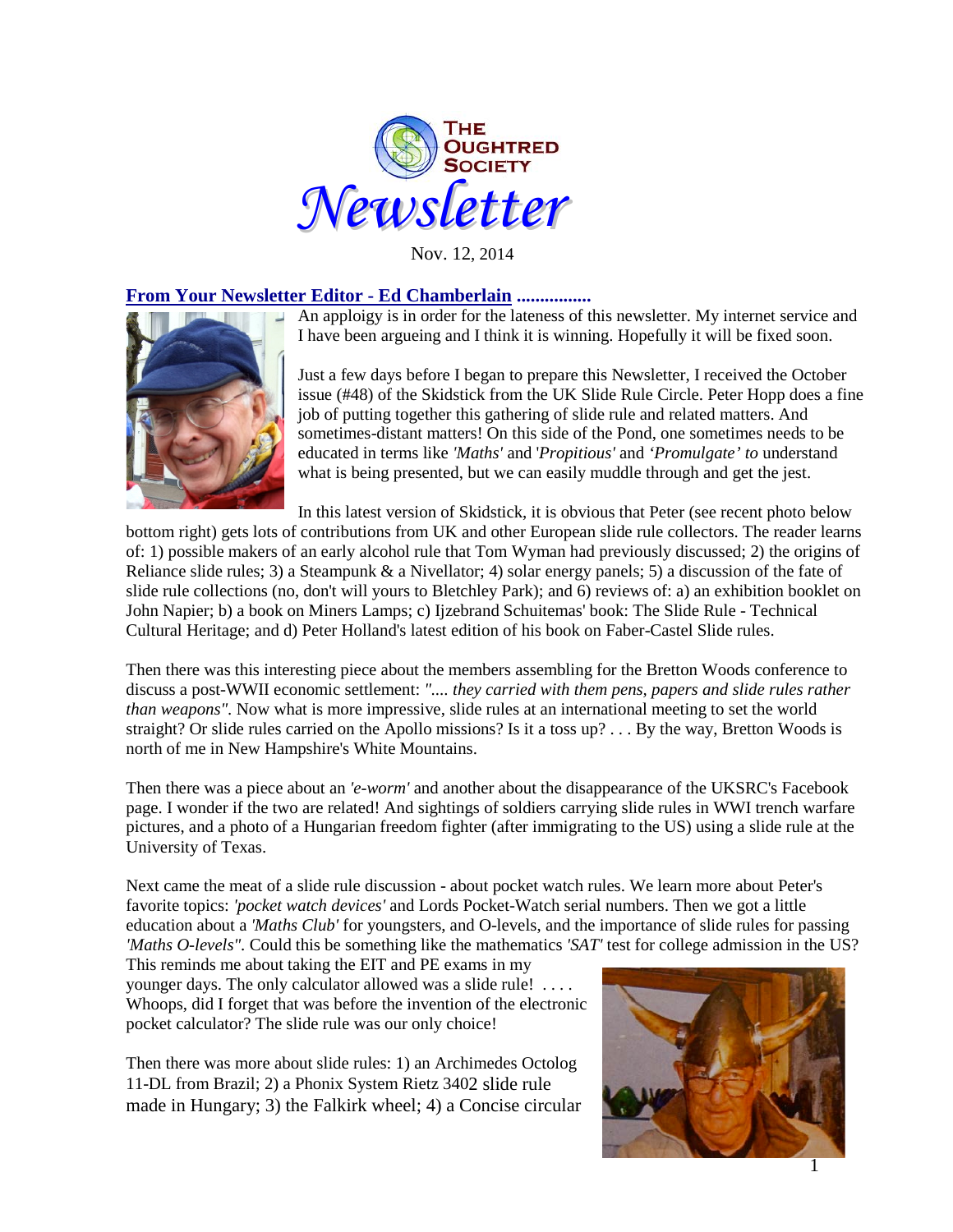slide rule with Periodic Table on the reverse; and 5) an unusual Hoares slide rule.

We also learned that a horse named *'Slide Rule'* lost by a nose to a horse named *'Shut Out'* in a 1943 race at Pimlico. What a relief the winning horse was not named *'Calculator'.* Think of the implications!



There even was much more, but I will move on with an observation that some have noted when searching German eBay with the keyword *'rechenschieber'*. We are looking, of course, for slide rules with a linear format. But we often get hits on a post card with a lovely picture of a young lady of grade school age. She is carrying an abacus, a backpack and a large decorated cone. I have been meaning to ask my German friends about this, but I think that *'rechenschieber'* is a German word that is also used for the word *'abacas'.*

One can subscribe to the Skid Stick by joining the UKSRC. Payment from outside the UK can be made via PayPal. Send your pertinent data and intent to Dave Nichols, Member Secretary at the email address: uksrc.membership@btinternet.com, and make your payment to Rod Lovett's PayPal account: rod@lovett.com. More details and the membership fees can be obtained from Dave Nichols at the UKSRC email address.

One can also order the latest *'Slide Rule Gazette'*, the journal of the UKSRC. It is hot off the press, celebrating the 400th anniversary of Napier's logarithm. The contents include the following:

John Napier: 400 Years of Logarithms 1614 - 2014 by Collin Barns

A contribution to LOGA prehistory by Willy Robbrecht

A brief history of logarithms by Trever Catlow

The triangular Quadrant by Werner Rudowski

A potted history of Abbot Brown & Sons Ltd. by Brian Earl

Cursors or Curses: Refurbishing Duplex Slide Rule Cursors by Ian Lodge and 14 more articles.

See more about this issue of the Slide Rule Gazette at the UKSRC Internet site: www.uksrc.org.uk. The cost is 15 British Pounds + postage. Contact Rod Lovett <rod@lovett.com> or Peter Hopp <peterhopp678@btinternet.com> for more details.

Notes on photos: a) top left, 1st page, Ed on a bike trip in The Netherlands.

b) bottom right 1st page, Peter on a slide rule hunt in Norway, Skidstick, #48, Oct. 2014

c) page 2. German post card with girl carrying a *'rechenschieber',* eBay, 2014

*Reported by Ed Chamberlain*

# **News from the Oughtred Society's President - Bob De Cesaris ..................**



We are closing in on the dates and venue for our International Meeting 2015…..to be held in the Bay Area, California, during a weekend between September 15 and October 19, 2015. The meeting will be close to the Computer History Museum where a half-day tour will be scheduled, as this will be one of our primary highlights and focal points for the meeting. Other local museums are being contacted for possible tours.

The Oughtred Society continues to seek volunteers to assist with planning and preparation for IM2015, especially for the position of IM2015 Proceedings Chairperson to solicit papers and presentations. Kate Matthews has graciously accepted the position of IM2015 Local Site Chairperson where she has begun working the meeting agenda and logistics for hotel, dining, tours, and other necessary arrangements.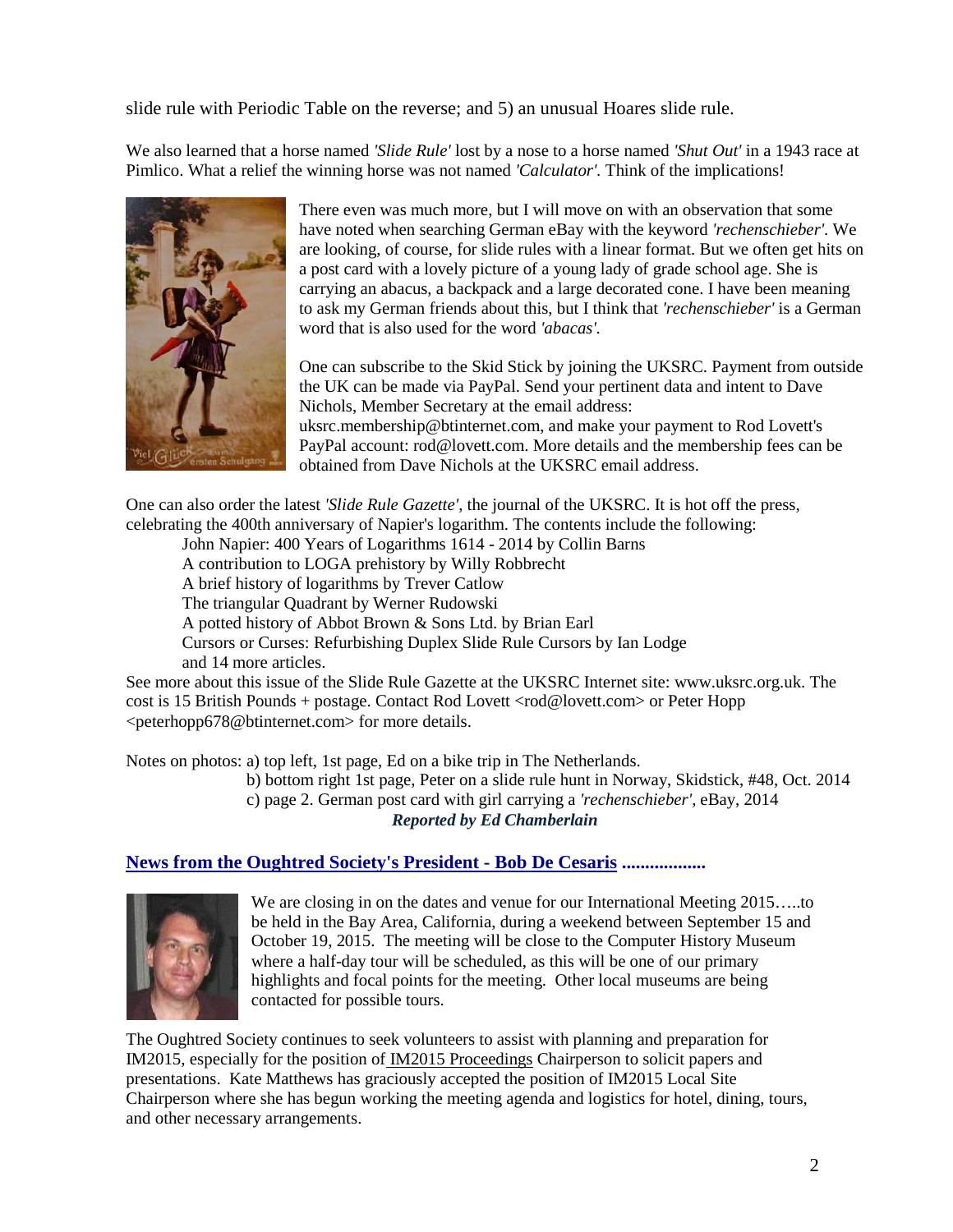In addition, the Oughtred Society Publications Committee (OSPC) continues to seeking additional assistance for a variety of Committee activities, including the coordination and preparation of printed and electronic publications in progress at OSPC related to IM 2015 papers, slide rules, calculators, and collections. Specific needs include coordinating, monitoring, tracking, and reporting the status of various projects.

## **Please contact Bob De Cesaris (robert.g.de.cesaris@intel.com) or Clark McCoy (oughtredsociety@comcast.net) if you are interested and willing to assist with any of our IM2015 events and activities. Thank you!** *Reported by Bob De Cesaris*



**The Fall 2014 & Spring 2015 OS Journals ............** By now all OS members should have received the Fall issue of the Journal of the Oughtred Society. As we are getting used to, David Sweetman has done a fine job of putting together and editing this issue. Ten Oughtred Society members prepared articles. If you have not received a copy, contact the Oughtred Society at [oughtredsociety@comcast.net.](mailto:oughtredsociety@comcast.net)

David Sweetman has already been busy assembling the *Spring, 2015 issue of the OS journal*. Look for articles on the following:

- Shadow Box Displays by Clay Castleberry
- Dietzen's Multiplex by Tom Wyman
- Slide Rules at NMAH by Amy Ackerberg-Hastings
- The Math Book Review by David Sweetman
- Pencil Slide Rules Part 2 by Rodger Shepherd
- Slide Rule Scale Listing Conventions by David Sweetman
- The Mauser Federfix by Richard Hughes
- What Happened to Hemmi? by Werner Rudowski
- Gilbert Small by David Sweetman & Nathan Zeldes
- Napier Report by Richard Simpson
- K&E Sperry Update by Peter Hopp
- Kommerell Logarithms by Klaus Kühn

There is still time for getting committee, and national circle reports in the Spring OS Journal. Contact David Sweetman with details. David's email address is: <d-dsweetman@att.net>

*David Sweetman, Manageing Editor JOS, reporting*

#### **Past Oughtred Society Journals Are Available on DVD ......................**



All past issues of the Journal of the Oughtred Society are now available in digital format on a DVD. The new DVD archive contains all Journal issues published since vol. 0, no. 0 in 1991. The DVD also includes three special publications: *The Slide Rule,* a reprint of the booklet published by Edwin Thacher; *Slide Rules in K&E Catalogs,* by Bruce Babcock; and *A Slide Rule Bibliography*, by Peter M. Hopp. Individual journals are presented as PDF files at high resolution. Price (including postage) for all OS members: \$95. Yearly updates for OS members will

also be available for \$10. To order a DVD go to the OS website and click on the **[Journal page](http://www.oughtred.org/journal.shtml%23dvd)** and pay for the disk via PayPal.

*Information from the OS web site as edited by your OS Newsletter editor*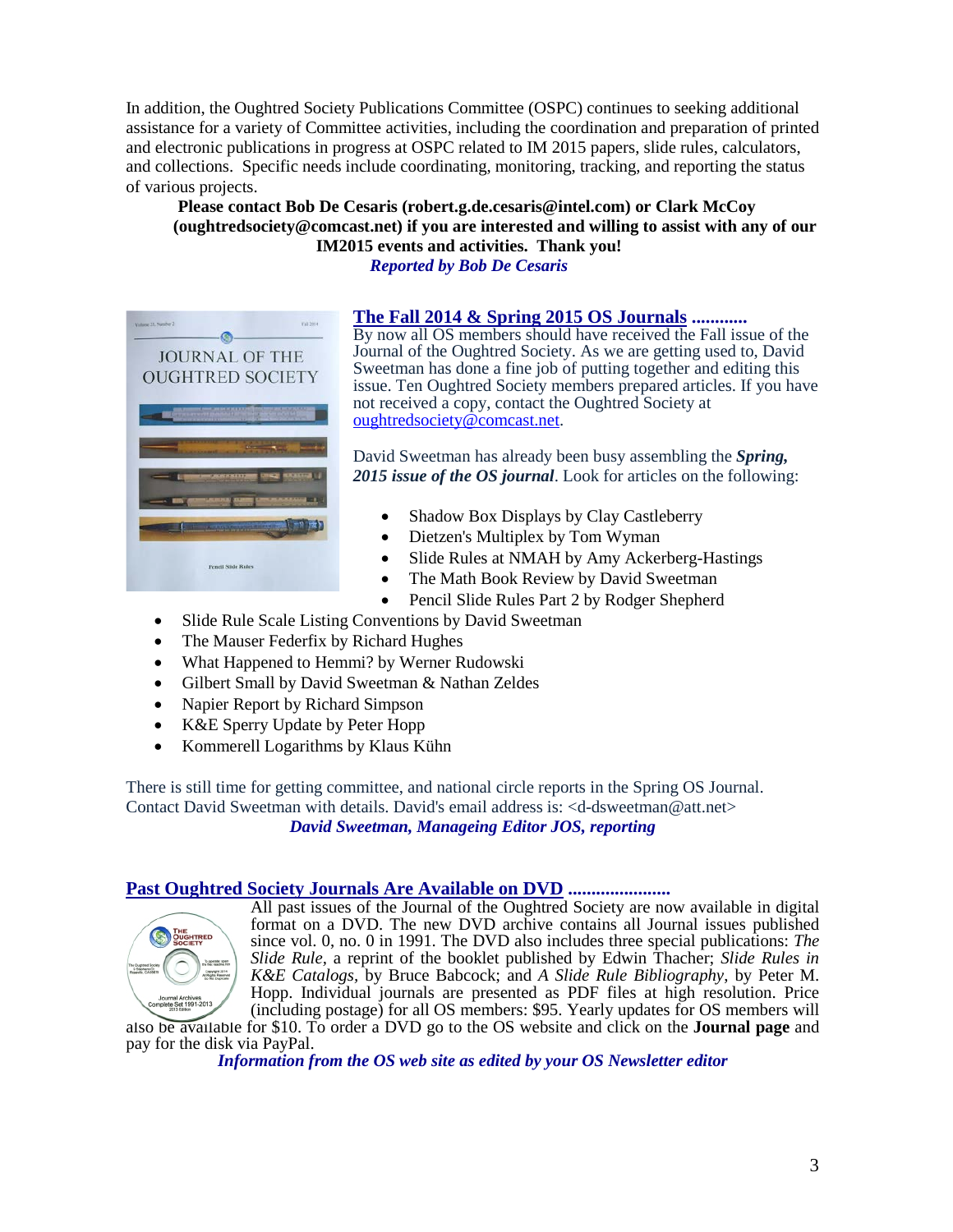## **Announcement of Oughtred Society Awards and Fellowships for 2014..............**

The Oughtred Society Award for outstanding contributions to the slide rule collecting world has been given to David Sweetman and Karl Kleine. David, of course, is the Editor of our journal, and is being recognized for his outstanding job in fielding and editing papers and for preparing the JOS. Karl has made many important contributions to the German slide rule community and most recently chaired the International meeting - IM2013 - in Berlin, Germany. Congratulations go to these two outing stewards of slide rule collecting.



**David** Karl





The Oughtred Society also announced Fellowships to the following:

- **Ian Lodge**: for his contributions to the JOS and the UKSRC Gazette
- **George Schreiber**: for his book: *"Koch, Hoxhold & Hannemann"*
- **Daniel Toussaint**: for his International Meeting publications and his website: *"Lineals"*
- **Pierre Vandermeulen**: for his many papers in the JOS, IMs & the UKSRC Gazette
- **Detlef Zerfowski**: for his bibliography on mechanische Rechenmaschinen, Rechenschieber und andere Rechenhilfsmittel
- **Jorge Fabregas Zazza:** for his contributions to the JOS and his educational website: *"Reglas de Calculo - ARC"*

Congratulations go all for their outstanding contributions to the slide rule community.

#### *Details from the OS web site as edited by your OS Newsletter editor*

# **New Oughtred Society Members in October are ............**

Roi Gift, Gold Bar, WA John Murray, Cypress, TX Michael MacKay, Newark, DE Larry Byrnes, Atlanta, GA Bruce Gowan, Belmont, NC Ray Lopez, San Antonio, TX *Welcome to the Oughtred Society!* 

**Joining the OS is easy & rewarding.** Just visit the **[Oughtred Society](http://www.oughtred.org/)** website and select Membership in the main menu. Pass the word to non-members who you know that collect slide rules and other historic calculating instruments. Encourage them to join.

*Clark McCoy, Membership Secretary, reporting*

**News from the German RST...................**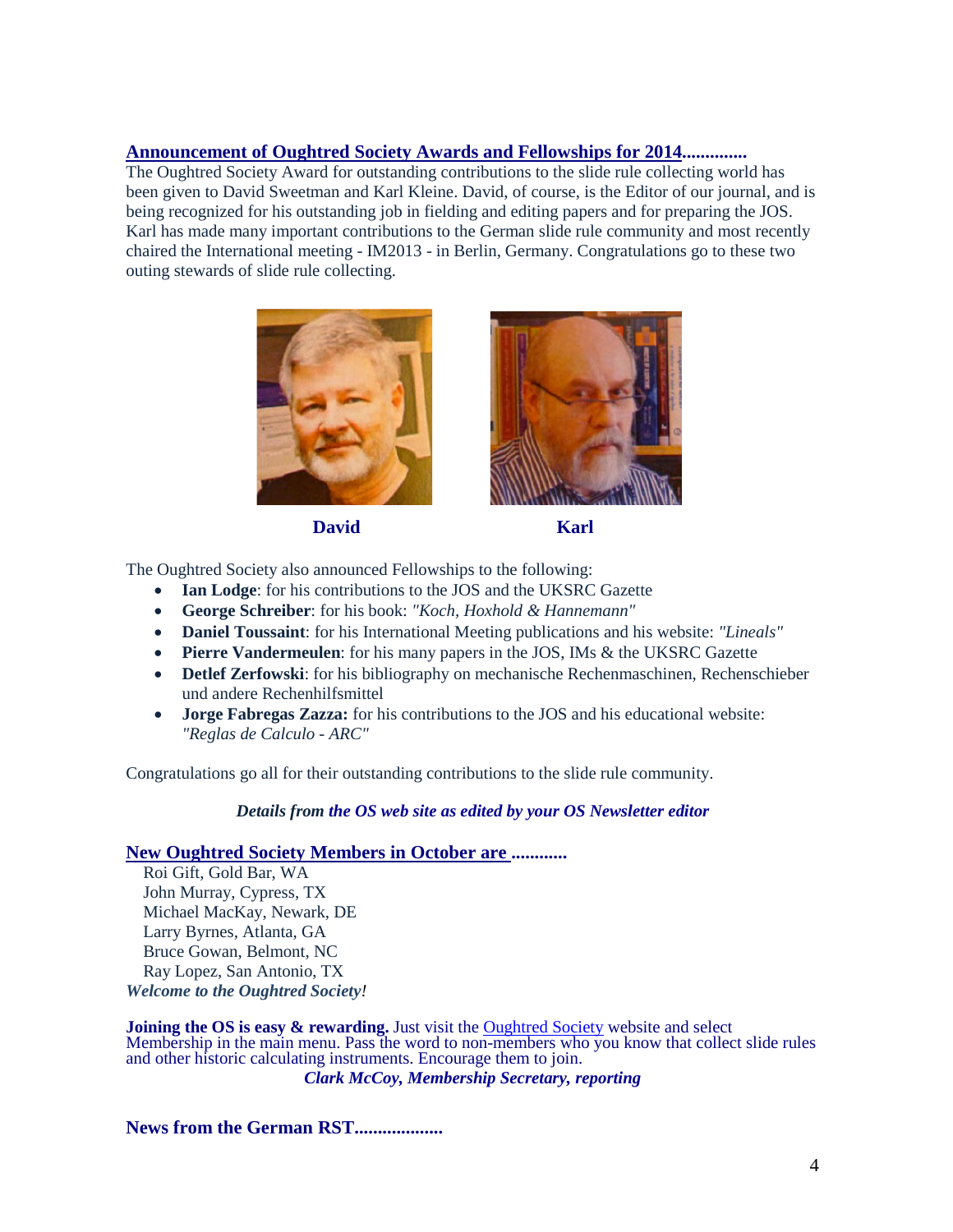The exhibition of slide rules from the Dutch Schuitema collection in the Arithmeum Museum in Bonn, Germany has closed. By all accounts, the Schuitema exhibition was a great success. Continuing with the calculator theme, on November 8th, the Arithmeum will open an exhibition of OS member Werner Rudowski's extraordinary collection of Asian abaci (Suanpan, Soroban, Tschu Pan, and Stschoty). Werner, a member of the German slide rule Krieg, loaned many rare examples in his collection to the Arithmeum for this exhibition. A catalogue will be available soon. Further information is at:

<http://www.rechenschieber.org/Abacus.pdf>http://www.rechenschieber.org/Abacus.pdf

( <http://www.arithmeum.uni-bonn.de/en/home/>http://www.arithmeum.uni-bonn.de/en/home/ )

## *Peter Holland Reporting*

## **News from the Dutch Kring ..........................**

## **The Proceedings of IM2014 Meeting in Delft**

After the successful IM2014 Meeting on Historical Calculating Instruments in Delft, the Netherlands, 5 – 6 September 2014, we would like to draw your attention to IM2014 Proceedings and its companion CD. You can obtain copies from our remaining stock by placing an order with the Dutch Kring. Copies are limited, so order soon, so not to be disappointed later.

The details and costs for the Proceedings in both print and CD form are below:

- 40- euro without shipping, payment in cash
- 45- euro shipping by letter post to the Netherlands, payment by bank transfer (IBAN/BIC)
- 50- euro shipping by letter post to EU (European Union), payment by IBAN/BIC

• 52 - euro shipping by letter post outside the EU, payment by PayPal Details of costs of the CD only:

• 10 - euro without or with shipping anywhere worldwide, payment by IBAN or PayPal

Orders with full address information can be sent by email to [ovpoelje@rekenlinialen.org](mailto:ovpoelje@rekenlinialen.org) and by direct payments to bank account of HR O E VAN POELJE, BIC = INGBNL2A, IBAN = NL13 INGB 0000 1252 07. Payments from outside EU to the PayPal account of <u>[ovpoelje@rekenlinialen.org](mailto:ovpoelje@rekenlinialen.org)</u>

# *Report from Otto van Poelje*

# **New Edition of the** *'Encyclopedia'* **of Faber-Castell Rechenschieber....................**



In collaboration with the late Dieter von Jezerski, and Gunter Kugel and David Rance, Peter Holland recently published the 7th edition of his book on Faber and Faber-Castell slide rules. This a hard cover edition that includes 16 pages of new information obtained from many recently found sources. If you collect Faber and Faber-Castell slide rules, this book is a *'must have'.* It includes everything that you want and need to know about F-C slide rules, including model numbers, types, scales, cursors, special features, materials used, dates of production, cases, instructions, and patents. More details, including purchasing information for the book, are on Peter's web site:

http://www.peterholland.de/fc/Flyer7e.pdf

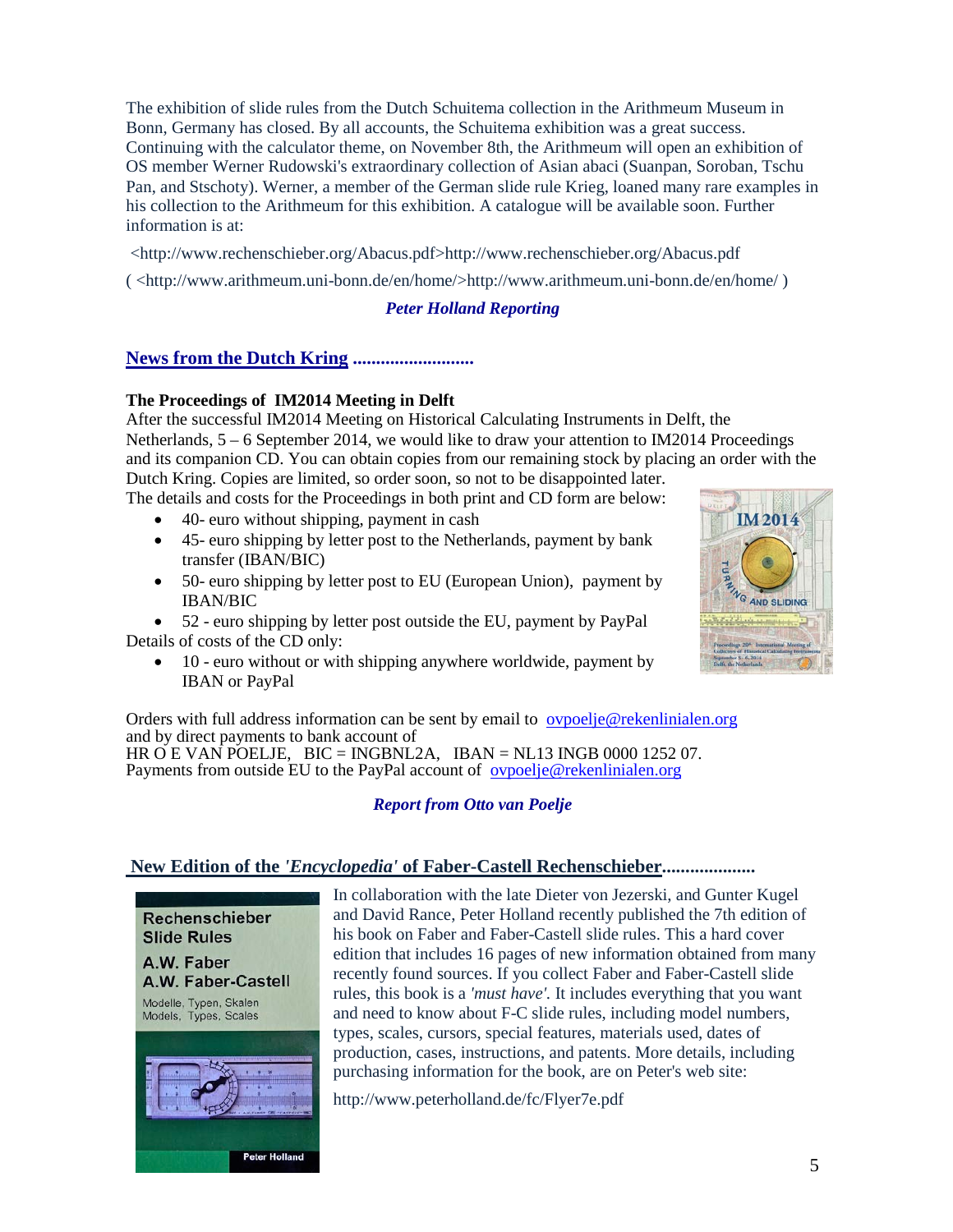The cost is just 15 Euro. It is a bargain to US purchasers due to this year's fall in the value of the Euro currency.

## *Ed Chamberlain Reporting*

## **Notable Slide Rule Sales on eBay in October ............**

### **The Thacher Calculating Instrument**



This month, rather than a list of individual slide rules sold on eBay this past month, I decided to feature recent sales (including some that did not sell) of Thacher cylindrical slide rules on eBay. At the left is a photo of a model 4013/Type 2 Thacher

Calculating Instrument in my collection. Note the magnying glass supported by an adjustible fixture on a bar attached to the supports that hold the calculating cylinder to the wooden base.

The Thacher is very much a commodity in slide rule and calculator collecting circles, because they are an early signature piece of the Keuffel & Esser Company, and because so many were made over a period of 70 years, and so many have survived. In JOS, Vol. 3, No. 1, 1994, Wayne Feely and Conrad Schure, estimated that there were as many as 7000 made from the early 1880s to about 1952. Early models were made by W. F. Stanley in London. K&E was their marketing agent in the US. There was a transition period when K&E made the devices and glued on the paper scales provided by Stanley. Then sometime in the early 1900s K&E took charge of the complete process. Those made before c1900, we call Type I Thachers; those made after c1900 up until about 1927, we call Type II Thachers; and those made after 1927 Type III.



**Type II Thacher** cylinder support stand support bar fixed to cylinder support stand fixture to support magnifier

Each Type is distinguished by distinctive brass end supports (*'book ends'*) for the cylinder. Most Type I versions have only a Stanley label. All of the Type II & Type III models, have Keuffel & Esser labels. The Type III models are distinguished by large knurled rings and white number range bands at the ends of the fixed cage structure. The earliest versions were given the model number 1740 in the K&E catalogs. Sometime around

1900, K&E included an option of an attached magnifier, and changed their model number system to Model #4012 (without magnifier) and model #4013 (with magnifier). All models and versions have the same scale set. I leave it to the reader to research for more details.

I noted 16 Thachers posted over the period July 15th to October 12th, this year.

- a) no Type I versions were offered,
- b) 8 model 4012/Type 2; 5 sold for prices from \$900 to \$2176; 3 had no bids,
- c) 2 model 4012/Type 3; 1 sold for \$1379; 1 had no bids,
- d) 4 model 4013/Type 2, 2 sold at about \$1100 and \$1383; 2 had no bids,
- e) 2 model 4013/Type 3, 2 sold for \$600 and \$1384.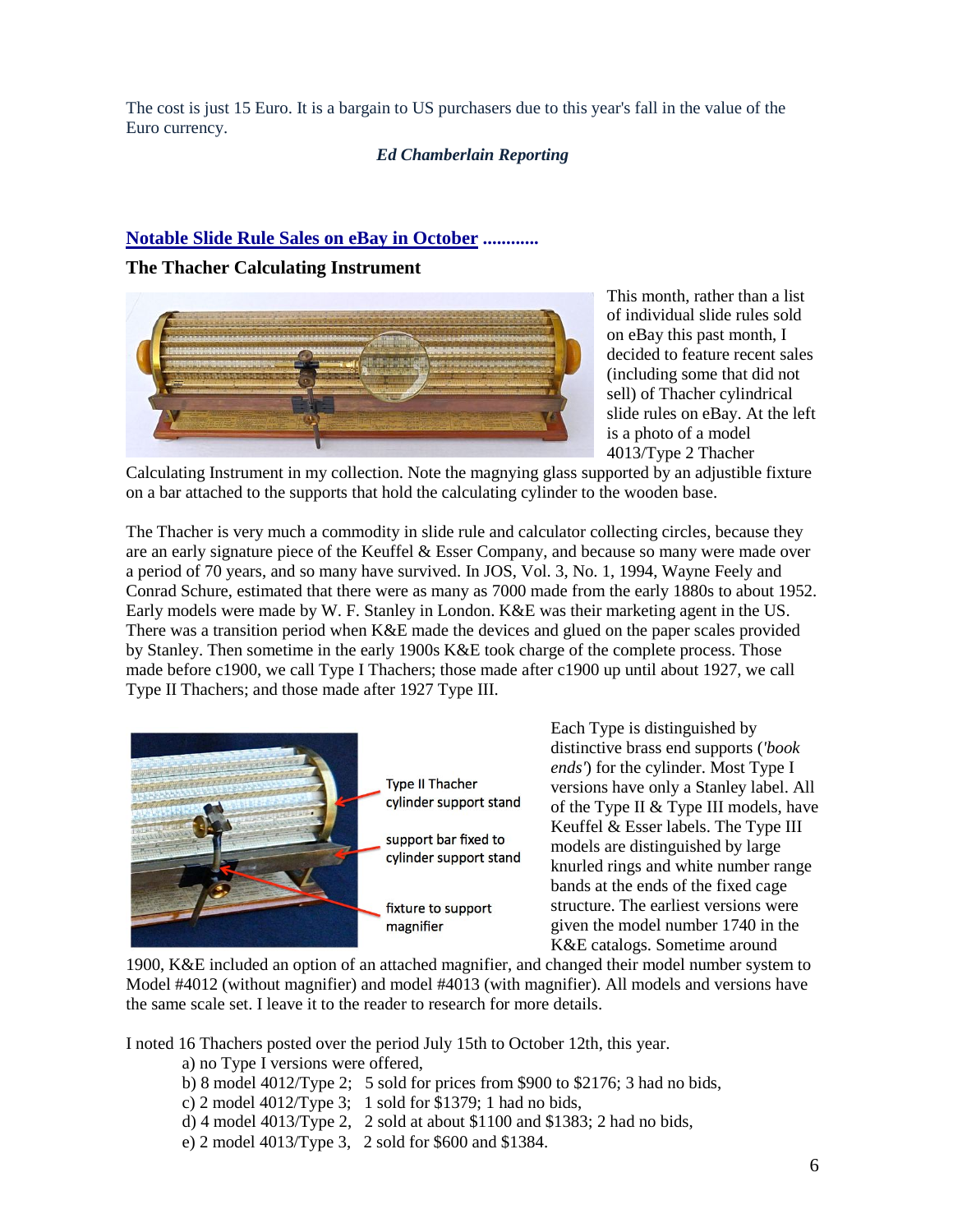

Thacher Model 4012/Type 2 - did not sell



Thacher Model 4012/Type 2 - sold for \$1396

Note that 6 offerings received no bids, and that the sale prices of the 10 that sold ranged from \$600 to \$2176. No Type 1 Thachers were sold in this time period. Condition was very much a factor in the sale price. All of the 6 model #4013s were missing their magnifying glasses, and some were missing parts of the fixture used to support the magnifiers. One would expect a model #4013 Thacher, in very good contition and complete with the orginal magnifying glass, to sell for more than \$2000.



I found it interesting that there were 3 different methods of mounting the *'bar'* that supports the magnifying glass. One attached the bar to the two the 2 brass *'book ends'* that support the cylindrical slide rule (as shown on p.6 above). Another, that was missing the bar, had screw holes in its wooden base that lined up with the *'book end'* supports (as shown to the left). This indicated to me that the bar had its own *'feet'*, and, thus, was attached to the wooden base. In a third example, also missing the bar, there were screw holes in recesses machined into the wooden base (as shown below). These recesses were not in line with the *'book'* end supports.

screw hole for magnifier bar end support - stagered location



Even more interesting to me was one Thacher example that had a small brass clip attached to one of the vanes in the sliding cage. I have never seen this clip before. Apparently it was used as a place marker for *'string'* calculations.

*Reported by Ed Chamberlain*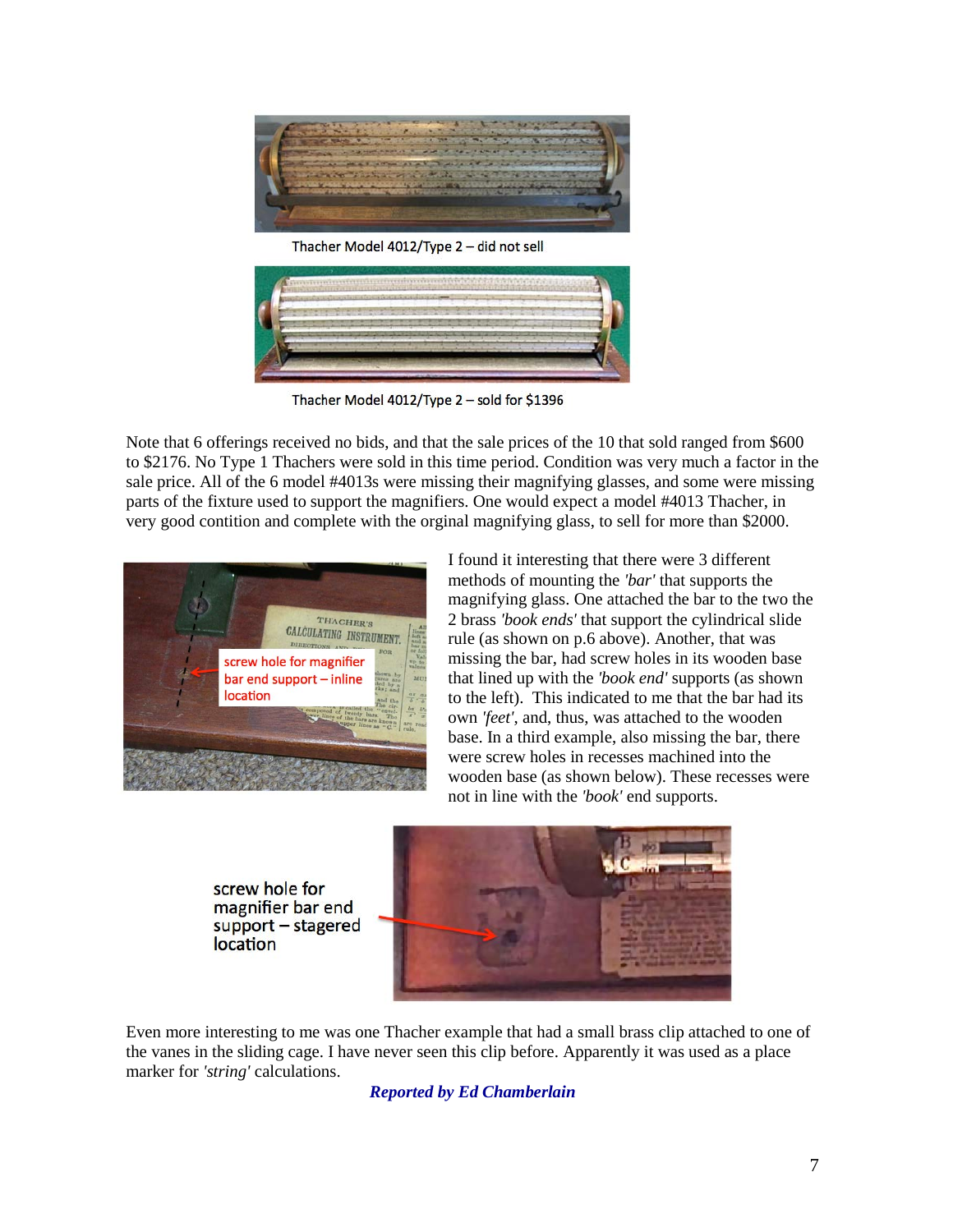## **More from Your Newsletter Editor.......................**

**1) Appeal for Contributions to the OS Newsletter.** It has come to my mind that this Newsletter could use more contributions from the OS membership. It is quite a task to put together a newsletter every month and keep it interesting. I am sure that there are many OS members that have mulling over details of a particular slide rule, and have some questions that need answers. Or want to announce to the slide rule world a local or regional slide rule relevant that they have noticed or participated (or will participate) in. So I encourage all to send your contributions to me at **<edwin\_chamberlain@valley.net>** .

I will do my best to include all contributions sent to me. Include picture files in jpg format if possible.

**2) Appeal for someone to take charge of Papers for IM2015.** The reader should take note of Bob De Cesaris' appeal in this Newsletter for volunteers to assist with planning and preparation for IM2015. Especially critical to the success of this meeting is for someone to step forward to solicit papers and presentations. Contact Bob to express your interest, and to get details. Contact Bob at: <**robert.g.de.cesaris@intel.com>**

**3) Announcement of Talk at the Goddard Space Center.** On March 2nd I will be giving a

talk at the Goddard Space Center: "The Slide Rule - 350 Years from Oughtred through the Manned Apollo Missions. This is the same presentation that I attempted to make after the Las Vegas slide rule meeting earlier this year, but was thwarted by a snowstorm in the Washington, DC area and the

**4) Space Slide Rules.** Related to the above talk

collecting information of *'Space'* slide rules. I have scoured the Internet for any slide rules that played a role in the US Space program in the 1960s, and

resulting closing of the Space Center.

at the Goddard Space Center, I have been



found a few examples. They include:

- V2 Rocket Ballistic Ranging Slide Rule, c1942, Werner von Brauns?
- Korolëv's Nestler Slide Rule
- Von Braun's Nestler Slide Rule,
- Pickett 600-T Dual Base Log log Slide Rule, carried on the Apollo missions,
- Apollo 11 *"Space Faring"* Slide rule; a sky chart for determining position from the stars,
- Breitling Navitiner watch carried by Scott Carpenter in Mercury Atlas mission,
- Pickett Deci Log Log Vector Slide Rule used by Werner von Braun,
- Gary Peach Moon Temperature Slide Rule for calibrating an Australian tracking telescope,
- Aristo #80123 Martin Space Slide Rule for time of travel, velocity, etc to reach planets,
- Space Vehicle Pocket Designer, circular slide rule for three stage rockets,
- Rand Corp. Rocket Performance Computer, circular slide rule for  $1 \& 2$  stage rockets,
- Space Propulsion Calculator, for missions to the moon and all the planets.

•

The reader should take note that the role of the slide rule in NASA's Apollo mission program was not trivial. For instance, 4 University of Toronto scientists made important calculations with their slide rules after an oxygen tank exploded in the spaceship on the Apollo 13 mission. This was the mission that had to abort its attempt to land on the moon, but not before continuing to and around the